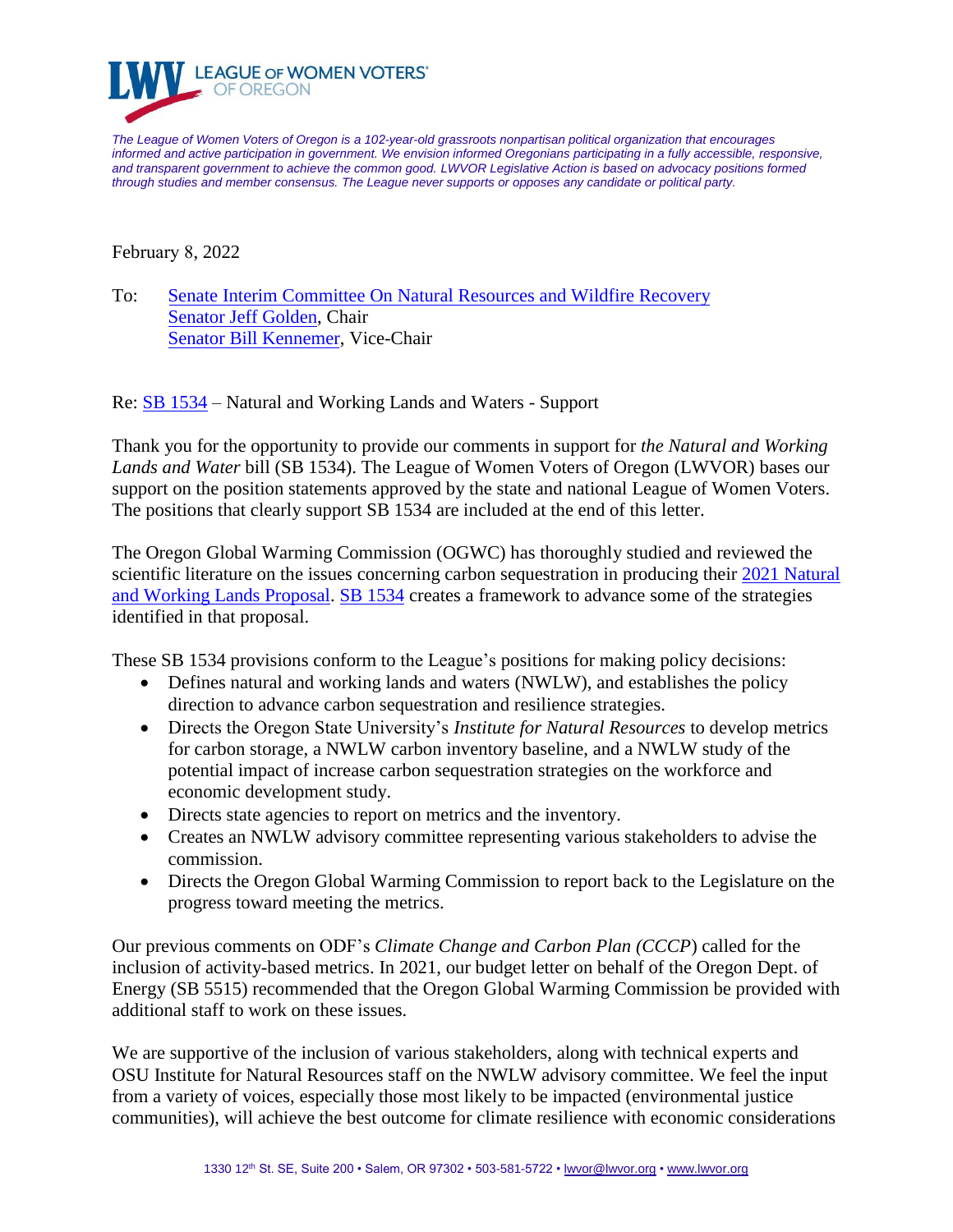## **Brown Carbon: rangeland and agricultural land**

Practices that promote soil carbon sequestration and storage on farms and ranches follow four principles: minimize disturbance, maximize soil cover, maximize biodiversity, and maximize presence of living roots. These same soil carbon sequestration practices also promote healthy soils. The benefits of healthy soils include:

- Healthy soils increase crop yields.
- Healthy soils promote resilience from drought by storing more water and increasing the amount of water entering the soil from precipitation and irrigation.
- More water in the soil means less winter run-off, less soil erosion, and less sediment flow into streams and rivers, thus improving water quality.
- Healthy soils more efficiently store and recycle nutrients such as nitrogen and phosphorus, reducing stream pollution.

## **Blue Carbon: wetlands, coastal and marine and coastal carbon storage**

Important recent studies of the Pacific Northwest coastal systems show that we must move beyond types and carbon burial to consider all the pathways of the entire carbon cycle and the carbon reservoirs in the oceans and the coast. Recent reviews illustrate how the Pacific Northwest wetlands (including Northern California to the US-Canada border), are poorly represented in studies of carbon sequestration. Below ground carbon stocks are especially important in supporting the coastal ecosystem, from tidal forests to seagrass. These below ground stocks, with their considerable depth of stored carbon, are the temperature equivalent of the mangrove forests. Sitka spruce used to dominate tidal forests of the PNW and the removal of spruce has really been a severe detriment to the carbon cycle. Restoring forested wetland ecosystems capable of storing more carbon will provide an opportunity for combating rising sea levels. SB 1534 recommends increased carbon storage in coastal areas through conservation and improved management.

It will be essential that the proposed blue carbon inventory provide a careful analysis of various mitigation and management strategies. For coastal systems, engagement with a variety of state, county, and local land management agencies, watershed councils, NGOs and federal and Tribal partners will be needed. This review should include the PNW Coastal Blue Carbon Working Group and the Department of Land Conservation and Development's Coastal Division efforts, to develop estuary resilience plans for Coos and Tillamook Bays. Other ongoing federal/state partnerships with the Department of State Lands (DSL)'s South Slough Natural Estuarine Research Reserve and partnerships with the National Oceanic and Atmospheric Administration (NOAA), the US Fish and Wildlife Service, the US Army Corps of Engineers, and other stakeholders are recognized in the Natural and Working Lands Proposal.

## **Green Carbon: forestlands**

Climate change has already had an enormous economic impact on those who make their living from working forests. Wildfire, drought, pests and disease are a threat to a sustainable livelihood from timber and wood products throughout the state, especially in central and southern Oregon. Clearly, we must be proactive in addressing these threats by building up resilience in our forests. This bill supports reforestation and afforestation to increase carbon sinks.

1330 12<sup>th</sup> St. SE, Suite 200 • Salem, OR 97302 • 503-581-5722 [• lwvor@lwvor.org](mailto:lwvor@lwvor.org) • [www.lwvor.org](http://www.lwvor.org/) Planting in the appropriate locations with appropriate drought-tolerant species where there are no